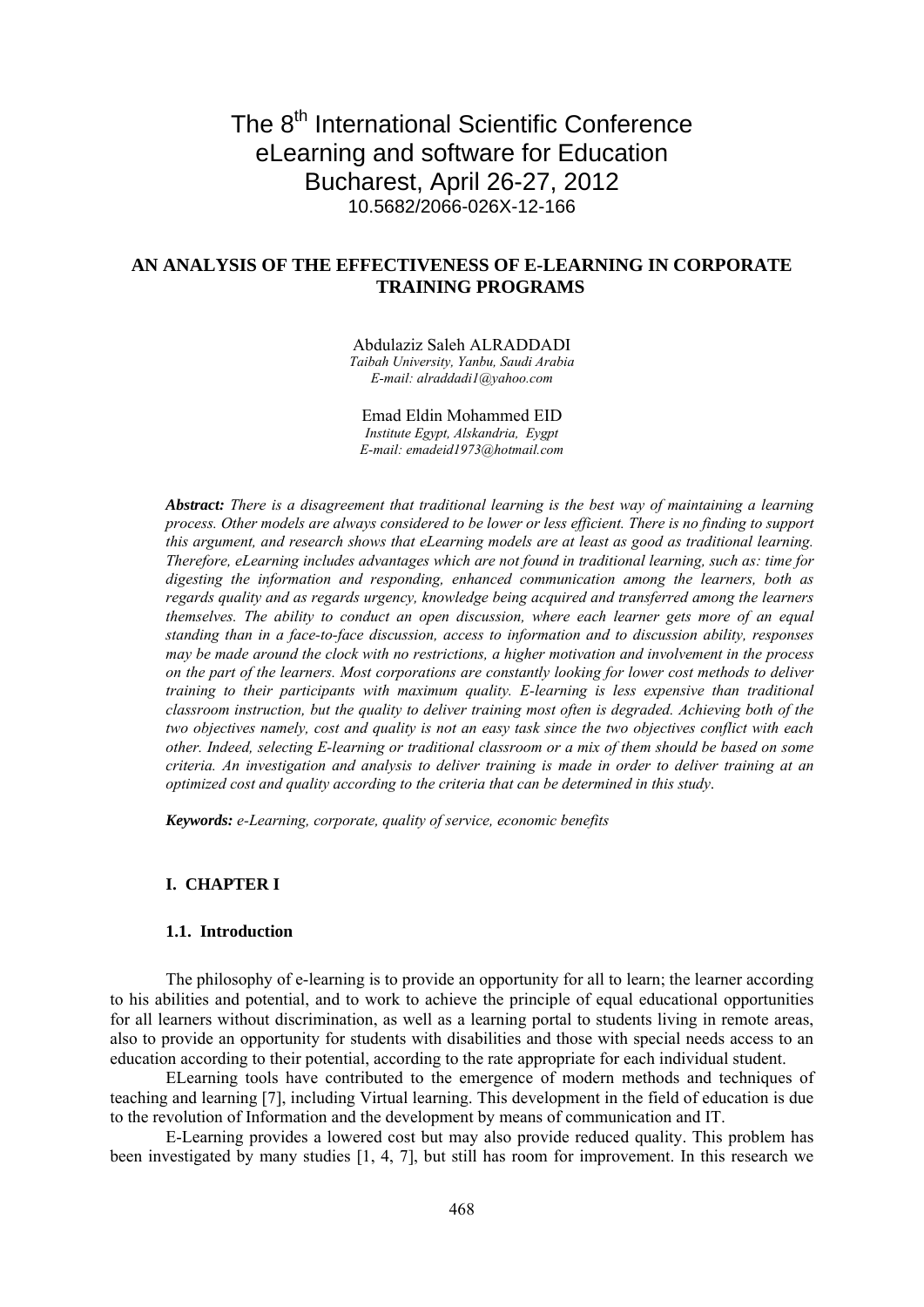aim at delivering training courses with minimum cost and maximum quality. The two objectives namely the cost and quality conflict with each other. Thus, we need to provide more investigation and analysis in order to achieve both objectives simultaneously. The analysis focuses on the criteria that play a major role in delivering courses aimed at maximum quality. This research answers the following questions:

- What are the criteria that influence quality for delivering training courses?
- What is the most important criterion that influences quality for delivering training courses?
- How we can use this criterion to achieve both cost and quality objectives?

## **1.2. Related Work**

The emergence of e-learning comes mainly from the exposure of information and knowledge, and the need for an engineering capability nowadays. E-learning provides such capabilities to improve teaching quality and to meet new requirements [1]. Consequently, quality of classroom teaching determines quality of talent training directly [2]. The goal of e-learning is to overcome the barriers of time and distance by automating the education process [3].Since e-learning is a computer and webbased technology, there are many information systems that support the e-Learning process [4, 5, 6]. These technologies include: automation, management, integration, and development; which results in improving the e-Learning process and creating an innovative course content with reduced cost. It is clear that education tends towards e-learning because of various reasons as discussed above. Nowadays, many researches address almost all e-learning requirements, ranging from the planning process, right up to feedback after execution, including computer technologies, networks, information systems, course materials, methods, tools, trainers and trainees. As a result, many educational institutions adopt e-learning with success. However, there is still room for researches to enhance e-Learning, taking it to a new level.

## **II. CHAPTER II**

## **2.1 Comparison of e-learning and Traditional Education**

As discussed above, there are some advantages and disadvantages for both e-learning and traditional education as shown in the following table [1,3]. So, eLearning has some advantages over the traditional education, but the main problem is that there are some types of courses that require the existence of the instructor as in traditional learning [1]. Intuitively, the courses that require some practice and more explanations such as Physics may require the physical existence of the instructor in order to deliver the courses in an efficient way that can be more understandable. Therefore, the hybrid approach provides a good solution since it is a mix of both traditional and eLearning to deliver such courses, but the problem is how to use the hybrid approach effectively, and how to determine the criteria that force using the approach in order to improve quality for delivering the course?. The answer to these questions is shown in the next sections.

| <b>Criteria</b>                | E-learning                                       | <b>Traditional Education</b>               |
|--------------------------------|--------------------------------------------------|--------------------------------------------|
|                                | Enabling the use of multimedia to the learner,   | Does not rely on web interaction, as it is |
| Interaction                    | navigate the electronic presentations, dealing   | only between the instructor and the        |
|                                | with it as the learner wants, allowing him       | learner, and it is not always between the  |
|                                | interactive discussions across the web.          | learner and the book.                      |
| Expandability                  | Can be updated easily to keep information        | Difficult to update and requires more      |
|                                | current.                                         | time and cost                              |
|                                | Available at any time and any place, where       | The time and place are specified and       |
| Availability                   | trainers can access the internet<br>from         | thus opportunities are limited for         |
|                                | anywhere, so the course content is available     | education which is required in remote      |
|                                | throughout the world.                            | regions or areas.                          |
| Responsibility<br>for learning | Depends on self-education, where the learner     | Depends on the trainer who may not be      |
|                                | learns according to his abilities and interests, | available at any time.                     |
|                                | according to the time that suits him.            |                                            |
| Implementation                 | Require experience and knowledge for both        | Simple to implement                        |
|                                | instructors and trainers                         |                                            |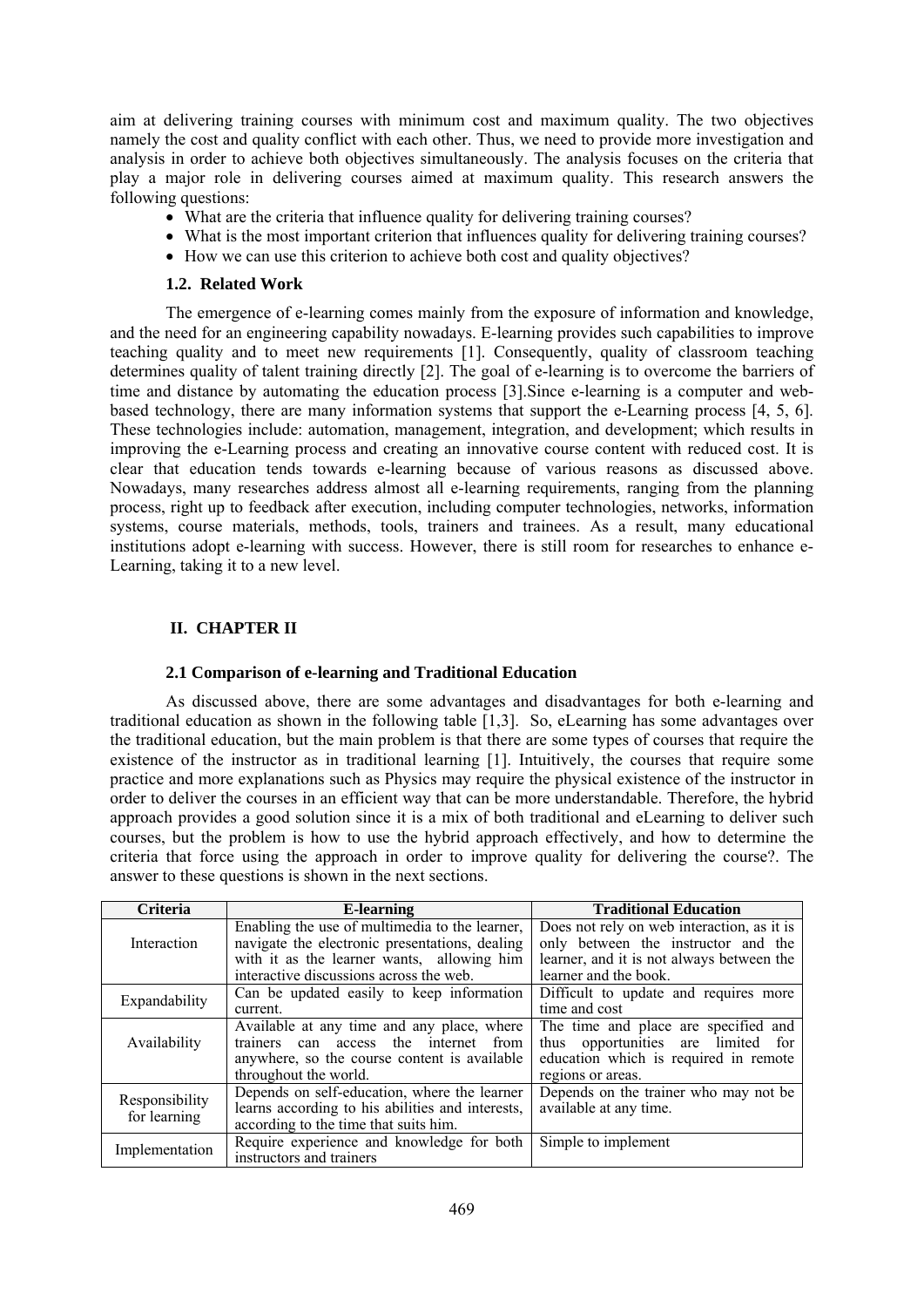### **2.2. Maximize Quality for Delivering Courses in eLearning**

Many training and education organizations are willing to use eLearning to deliver training courses in order to reduce cost and to increase quality. Most often the quality of delivering courses may degraded in eLearning due to some reasons. There are many criteria that affect the quality of delivering the courses such as: nature of the course, eLearning knowledge, Students and instructors' motivation, cost, distance, IT changes, etc …; some of these criteria have been investigated by many researchers, but the first criterion namely the nature of the course has not been investigated very well. Indeed, this criterion has the most impact to the eLearning process.

Since there is a close relation between the nature of the course and delivering the course in high quality, the course nature can be analyzed in order to decide how to deliver the courses in a hybrid approach. Since the hybrid approach contains both eLearning and traditional classroom instruction, we should determine to what extent the courses can be delivered by eLearning and to what extent the courses can be delivered by traditional classrooms. Herein, we consider all the criteria that influence eLearning especially the nature of the course. Indeed, courses that need experiments, laboratories, and some kind of explanation should have attention in eLearning. Therefore, building course content should consider such kind of courses and design the courses content in a way to deliver each topic accordingly.

#### **III. CONCLUSION AND FUTURE WORK**

ELearning provides a feasible approach for delivering courses in academia and cooperation in which the cost is reduced and the quality is increased. In some kind of courses, the quality may degrade due to the need of the existence of the instructor. Thus, the hybrid approach is used to solve this problem, and we aim to conduct more analysis and investigations to find out the criteria that improves the quality for delivering the courses in a hybrid approach.

The criterion that improves the quality for delivering the courses include: nature of the course, eLearning knowledge, students and instructors' motivation, cost, distance, IT changes, etc …. We concluded that the nature of the courses can play major role in order to decide whether to deliver the course by: traditional, eLerarning, or hybrid.

We plan to extend our study in the future to increase the analysis of the course contents and research to produce guidelines that can be used to determine the best way for delivering courses; and to determine the exact percentage of courses for which the hybrid approach has been selected. For example, if the course Physics can be delivered by hybrid choice, then what is the percentage value of each type? Let's say: 30 percentage of the course is delivered by traditional and 70% can be delivered by eLearning according to its contents and topics. Our work and future work can provide guidelines to the course content designer and instructor for designing course contents and the best way to deliver the content.

#### **References**

Reference Text and Citations

- [1] [Xiaoyao Qian, Ming Zhou and Weinin Chen, "Course construction based-on interactive E-learning", 2010 International Conference on E-Business and E-Government, © 2010 IEEE computer society.
- [2] Tang Hui, Open learning and Construction of platform of "Optical Fiber and Cable Manufacturing Technology and Material Manufacturing" with support of Modern information technology, China Electric Power Education, vol. 123, pp. 66–68, October 2008.
- [3] V-haar-ramhau Pand-t," e-Learning System Based on Semantic Web", International Conference on Emerging Trends on Engineering and Technology", ©2010 IEEE computer society.